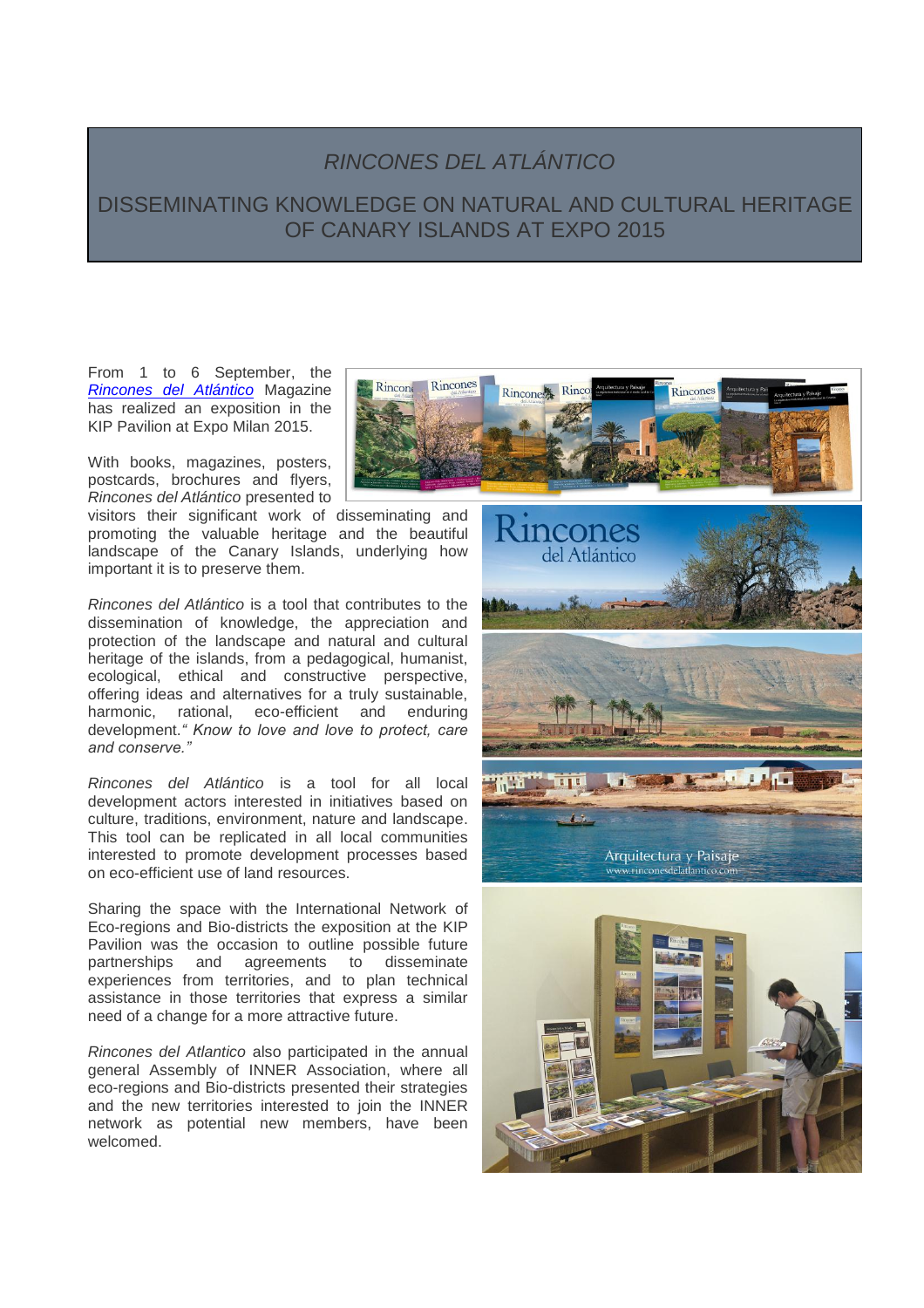The strategies adopted by *Rincones del Atlantico* were presented to the participants of the Summer school organised by Milano Bicocca on Human Sustainable Development. Teachers and participants, coming from Nicaragua, Cuba, Argentina China and Italy, expressed their great interest on the important work of promoting endogenous resources.

In all the meetings *Rincones del Atlantico* presented the document *Ideas and proposals for a better future*, that encompass themes related with landscape and heritage and many others that have an important impact on territorial sustainable development:

- The indispensable, high priority backing of the primary sector, its reconstruction in the direction of agro-ecology, self-sufficiency and food safety, the *Care for the Earth.*
- The protection and correct management of natural heritage and biodiversity of the Canary Islands as a common wealth and essential resource. Maintain healthy ecosystems by respecting limits. Stop the destruction of the territories and work on the revitalization of the rural countryside and the reconstruction and rehabilitation of the damaged landscapes.
- Know, appreciate and protect the cultural heritage, the unique inheritance that we must meticulously care for so that future generations can know and enjoy it.
- Advance towards self-sufficiency in energy via a new standard based on clean, natural and renewable energy sources, which are abundant in the Canary Islands.
- Backing for an efficient public transport system, at the service of citizens and run on renewable energy.
- Reduce, re-use, and recycle. Sustainable management of waste: sustainable and selective collection, compost making and recycling.
- Backing for a truly sustainable and high quality environmental tourism, committed to the<br>environment and focused on enjoyment. environment and focused on enjoyment, knowledge and conservation of the cultural and natural heritage.

Ideas and proposals that *Rincones del Atlantico* are widely developing with the collaboration of various dedicated specialists and local actors. This document, published in the Blog of [Rincones del Atlántico](http://www.rinconesdelatlantico.es/blog/2014/09/) is an important platform to work together towards a better future, based on cooperation, care and protection of local resources, building attractive and sustainable territories.

## **To know more**

[Rincones del Atlántico](http://www.rinconesdelatlantico.es/index.php) website

[Rincones del Atlántico in Facebook](https://es-la.facebook.com/RINCONES-DEL-ATLANTICO-CANARIAS-47214598402/timeline/)